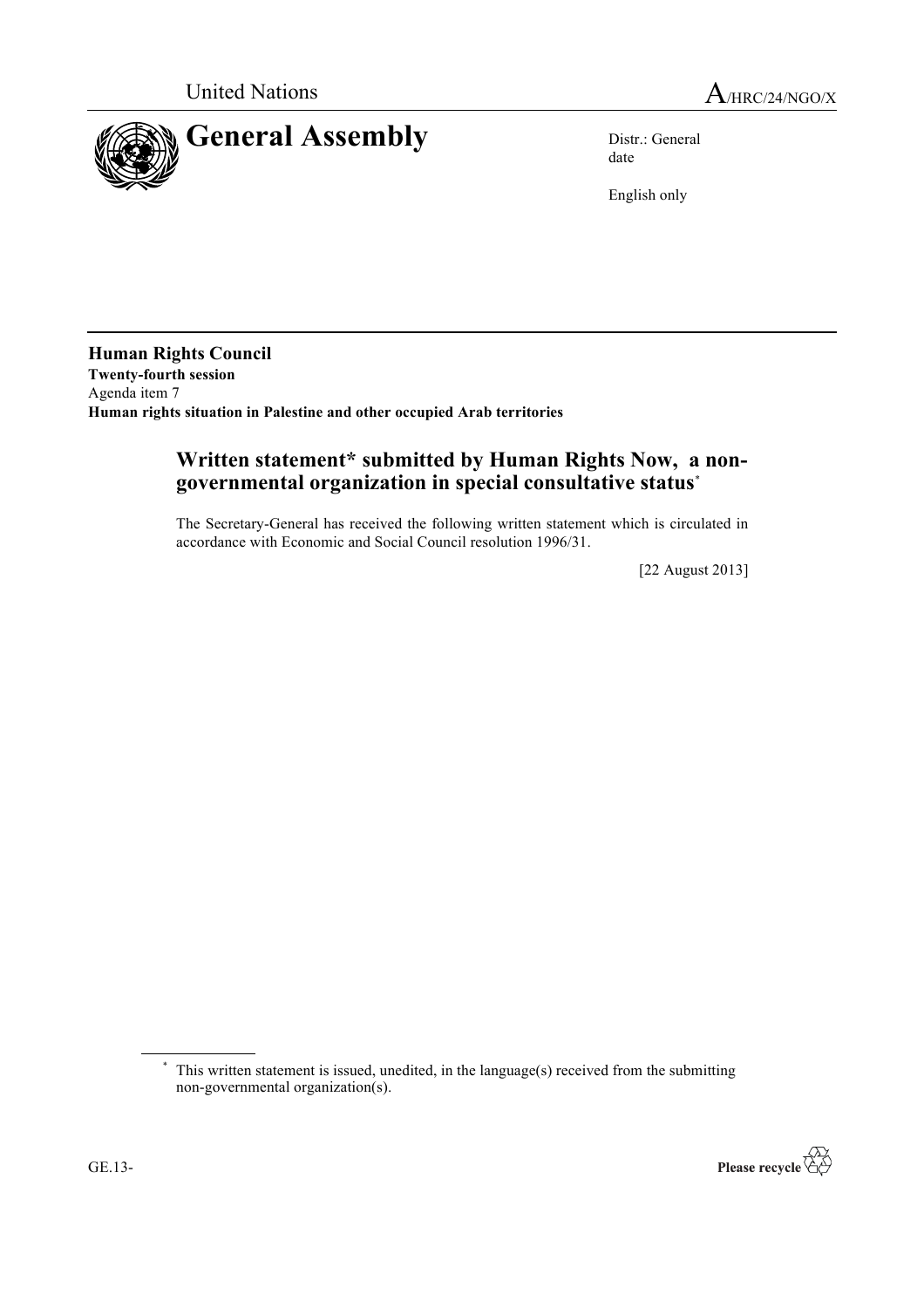## **A call for immediate actions to end grave violations of human rights in the Occupied Palestinian territories**

1 Human Rights Now (HRN), a Tokyo based international human rights NGO, expresses grave concern over the lack of progress seeking justice for and protecting the rights of civilians, where violations of international humanitarian and human rights law have taken place in Israel and the Occupied Palestinian territories (OPT). In particular, HRN urges appropriate United Nations bodies to ensure that Israel immediately assume their obligations under international law.

 Several United Nations missions have submitted reports to the United Nations Human Rights Council; yet despite this, HRN is deeply concerned with the lack of progress implementing recommendations, taking concrete steps to realize justice, ensuring reparations for victims and stopping impunity.

2 During the Gaza War, a 22 day conflict that occurred between  $27<sup>th</sup>$  December 2008 - 18<sup>th</sup> January 2009 in Gaza and Southern Israel, it's estimated that more than 1400 Palestinians and 13 Israelis were killed. Most of the victims were civilians. The UNHRC subsequently commissioned a fact finding mission to investigate all violations of international human rights law and international humanitarian law during the conflict. The mission produced the Goldstone Report, which was submitted to the UNHRC on September  $15<sup>th</sup> 2009$ .

The report detailed the investigation and documented allegations of conduct by both the Israeli Defence Forces (IDF) and Palestinian militants violated international law. The report concluded there is evidence indicating serious violations of international human rights and humanitarian law committed by Israel during the Gaza conflict which amount to war crimes, and possibly crimes against humanity. The Report also concludes there is also evidence that Palestinian armed groups committed war crimes.

In the Report, the Mission recommended that the UN Security Council require Israel to report to it, within six months, on investigations and prosecutions which Israel should carry out with regard to the violations identified in the Report. The Mission further recommends that the Security Council set up a body of independent experts to report to it on the progress of the Israeli investigations and prosecutions. If the expert body's reports indicate within six months that no good faith, independent proceedings have been taking place, the Council should refer the situation in Gaza to the Prosecutor of the International Criminal Court (ICC).

HRN expresses concern with the lack of progress implementing recommendations in the report. To date, violations of international law identified within the report have yet to be satisfactorily investigated by both domestic authorities and international bodies.

Despite a 2009 United Nations General Assembly resolution giving domestic authorities 3 months to conduct 'independent credible investigations', those undertaken by both Palestine and Israel have to date been unsatisfactory, failing to conform to international standards.

 To prevent impunity, accountability for serious violations of international law must be properly investigated and international justice mechanisms must be employed.

3 In January 2009, Palestinian Authorities lodged a declaration to the ICC under article 12 (3) of the Rome Statute accepting jurisdiction of the ICC in an attempt to determine if the ICC could investigate crimes committed during the Gaza conflict.

After 3 years, on April  $3^{rd}$  2012, the Office of the Prosecutor (OTP) at the ICC came to the decision that it did not have the jurisdiction to determine Palestine a state under the terms of the Rome Statute and is therefore unable to investigate or prosecute for these crimes unless other United Nations bodies or the ICC Assembly of State Parties decide that Palestine qualifies as a state for the purpose of acceding to the Rome Statute.

However, following these events, on the  $29<sup>th</sup>$  November 2012, United Nations General Assembly resolution 67/19 upgraded Palestine to non-member observer state status within the United Nations. HRN therefore urges the OTP to reconsider its April 3<sup>rd</sup> 2012 decision not to investigate suspected war crimes and possible crimes against humanity. Resolution of these legal issues is a priority as the longer it remains unresolved, the longer victims are denied the right to justice.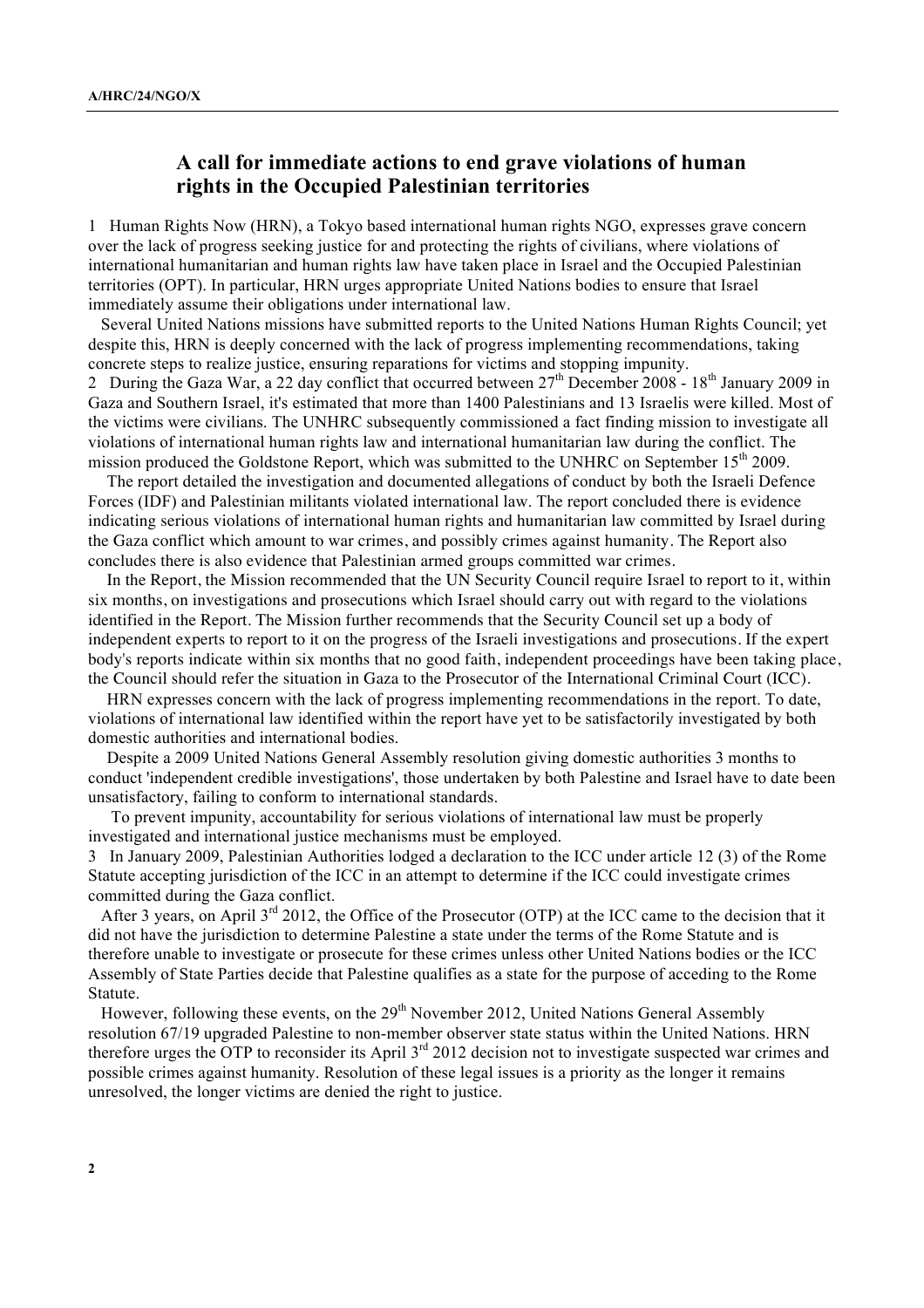4 Israel's violation of international human rights and humanitarian law is not limited to the above Gaza conflict, but has continued for decades.

 Despite several UN resolutions declaring settlements on Occupied Palestinian Territory such as the West Bank, East Jerusalem and the area known as the Golan Heights illegal, expansion of settlements, development planning and sustainment of existing settlements continues, along with the construction of new buildings.

 By significantly altering the demographic composition of the local population, settlements impede the right of Palestinian people in occupied territories to exercise the right to self-determination. Civilian settlements in occupied territories are considered illegal under international law, in violation of the Geneva **Conventions** 

A 2004 advisory opinion of International Court of Justice concluded that establishment of settlements in Occupied Palestinian Territory is contrary to the terms of Article 49 paragraph 6 and thus in breach of international law<sup>1</sup>.

 On March 2012, Human Rights Council resolution 19/17 established an independent international factfinding mission to investigate the implications of the Israeli settlements on the human rights of the Palestinian people throughout the OPT.

On March 2013, the fact-finding mission submitted a first report to the  $22<sup>nd</sup>$  Council relating to OPT which concluded that the resettlements violate international human rights laws and international humanitarian law, and recommended that *"Israel must cease all settlement activities without preconditions…" "In addition it must immediately initiate a process of withdrawal of all settlers from the OPT."<sup>2</sup>*

The conclusion was endorsed by Human Rights Council Resolution 22/29.

However, the resettlement policy has not yet changed. On August 18, 2013, the day before peace talks commenced, Israel announced its approval of building nearly 1,200 more settlement homes.

 Resolving the resettlement issue in conformity with international law is essential to solve the conflict as a whole.

5 Moreover, despite the recent release of 26 Palestinian prisoners by the Israel authority, there are still around 4800 Palestinians in Israeli custody. A long list of concerns regarding the treatment of detainees and prisoners by Israel has been raised by the UN Special Rapporteur and other human rights bodies.

These include arbitrary detention, torture and ill, inhumane and humiliating treatment, coerced confessions, solitary confinement, denial of family visits or visits by humanitarian organizations such as the International Committee of the Red Cross, denial of access to legal representation, concern over poor condition of prisons and detention centres, lack of access to health care and education. Concerns also surround the detention of children, including the use of solitary confinement and lack of access to education. The UN Special Rapporteur on the situation of human rights in the Palestine territories since 1967 reported on this issue to the General Assembly in September 2011, and a 2013 UNICEF report also noted that the practice violates the Convention on the Rights of the Child and the Convention against Torture and Other Cruel, Inhuman or Degrading Treatment or Punishment.

The blockade of the Palestinian controlled Gaza Strip has been intensified since mid-2007, and despite a current ceasefire agreement and some lifting of restrictions, the blockade remains.

The blockade denies Palestinian people freedom of movement and has resulted in incidents including injury and deaths due to live firing. Closing of borders and crossings that are used to transport essential items such as food and basic supplies leads to subsequent shortages with adverse effects upon health, education, sanitation and other essential services. The overall effect of the blockade is detrimental to economic

**<sup>1</sup>** 9 July 2004, ICJ Advisory Opinion "Legal Consequences of the Construction of a Wall in the Occupied Palestinian Territory, para 120

<sup>&</sup>lt;sup>2</sup> Report of the independent international fact-finding mission to investigate the implications of the Israeli settlements on the civil, political, economic, social and cultural rights of the Palestinian people throughout the Occupied Palestinian Territory, including East Jerusalem